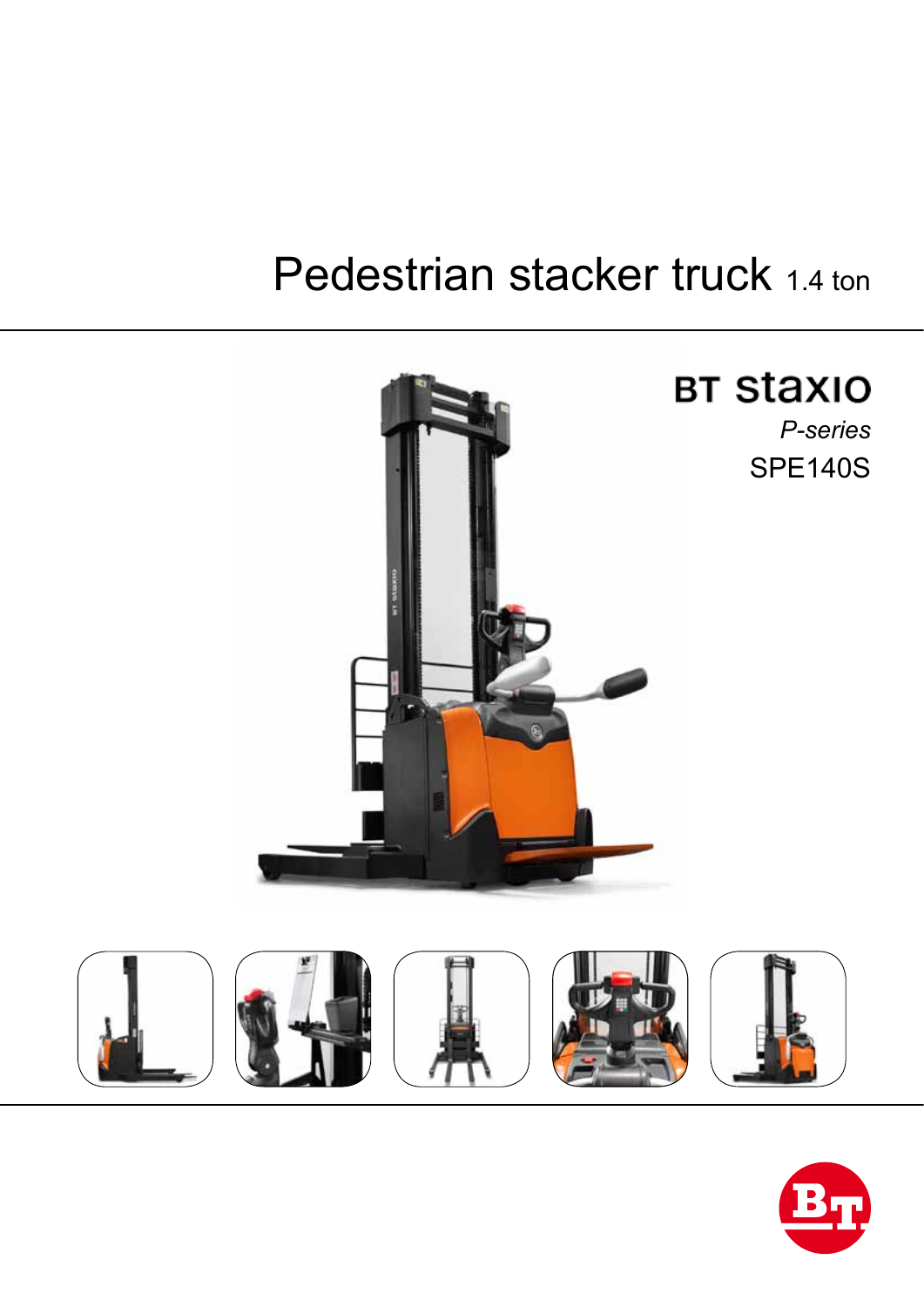### **Pedestrian stacker straddle version**

| <b>SPE140S</b><br>Specification for stacker trucks |      |                                                             |                                    |              |                                 |  |  |  |  |  |
|----------------------------------------------------|------|-------------------------------------------------------------|------------------------------------|--------------|---------------------------------|--|--|--|--|--|
|                                                    | 1.1  | Manufacturer                                                |                                    |              | <b>BT</b>                       |  |  |  |  |  |
|                                                    | 1.2  | Model                                                       |                                    |              | <b>SPE140S</b>                  |  |  |  |  |  |
|                                                    | 1.3  | Drive                                                       |                                    |              | Electric                        |  |  |  |  |  |
|                                                    | 1.4  | Operator type                                               |                                    |              | Stand on/pedestrian             |  |  |  |  |  |
| Identification                                     | 1.5  | Load capacity/rated load                                    | Q                                  | kg           | 1400                            |  |  |  |  |  |
|                                                    | 1.6  | Load centre                                                 | $\mathtt{C}$                       | mm           | 600                             |  |  |  |  |  |
|                                                    | 1.8  | Load distance, centre of support arm wheel to face of forks | X                                  | mm           | 758                             |  |  |  |  |  |
|                                                    | 1.9  | Wheelbase                                                   | y                                  | mm           | 1454                            |  |  |  |  |  |
|                                                    | 2.1  | Service weight including battery                            |                                    | kg           | 1539                            |  |  |  |  |  |
| Weight                                             | 2.2  | Axle load, with load, drive/castor/ support arm wheel       |                                    | kg           | 550/610/1779                    |  |  |  |  |  |
|                                                    | 2.3  | Axle load, without load, drive/castor/ support arm wheel    |                                    | kg           | 330/687/522                     |  |  |  |  |  |
|                                                    | 3.1  | Drive/castor/fork wheel                                     |                                    |              | Friction/Vulkollan®//Vulkollan® |  |  |  |  |  |
|                                                    | 3.2  | Wheel size, front                                           |                                    | mm           | Ø 230                           |  |  |  |  |  |
|                                                    | 3.3  | Wheel size, rear                                            |                                    | mm           | Ø 140/Ø85                       |  |  |  |  |  |
| Wheels                                             | 3.4  | Additional wheel size                                       |                                    | mm           | Ø 125                           |  |  |  |  |  |
|                                                    | 3.5  | Wheels, number front/rear (x=driven wheels)                 |                                    |              | $1x + 2 / 2$ or 4               |  |  |  |  |  |
|                                                    | 3.6  | Track width, front                                          | $b_{10}$                           | mm           | 585                             |  |  |  |  |  |
|                                                    | 3.7  | Track width, rear                                           | $b_{11}$                           | mm           | 985*                            |  |  |  |  |  |
|                                                    | 4.2  | Height, mast lowered                                        | $h_{1}$                            | mm           | 1946                            |  |  |  |  |  |
|                                                    | 4.3  | Free lift                                                   | h <sub>2</sub>                     | mm           | 1666                            |  |  |  |  |  |
|                                                    | 4.4  | Lift                                                        | h <sub>3</sub>                     | mm           | 4060                            |  |  |  |  |  |
|                                                    |      | Lift height                                                 | $h_{23}$                           | mm           | 4100                            |  |  |  |  |  |
|                                                    | 4.5  | Height, mast extended                                       | h <sub>4</sub>                     | mm           | 5056                            |  |  |  |  |  |
|                                                    | 4.8  | Stand height (optional platform)                            | h <sub>7</sub>                     | mm           | 190                             |  |  |  |  |  |
|                                                    | 4.9  | Height of tiller arm in drive position, min./max.           |                                    |              |                                 |  |  |  |  |  |
|                                                    |      | highest setting                                             |                                    | mm           | 1201/1413                       |  |  |  |  |  |
|                                                    |      | lowest setting                                              | $h_{14}$                           | mm           | 1101/1313                       |  |  |  |  |  |
|                                                    | 4.10 | Height of support arm                                       | $h_{14}$                           | mm           | 140 or 93                       |  |  |  |  |  |
|                                                    | 4.15 | Height, fork lowered                                        | $h_{10}$                           | mm           | 50                              |  |  |  |  |  |
|                                                    | 4.19 | Overall length                                              | $h_{13}$                           |              |                                 |  |  |  |  |  |
|                                                    |      | platform up                                                 |                                    | mm           | 2115                            |  |  |  |  |  |
|                                                    |      | platform down                                               | $I_{1}$<br>$\mathsf{I}_1$          | mm           | 2548                            |  |  |  |  |  |
|                                                    | 4.20 | Length to face of forks                                     |                                    |              |                                 |  |  |  |  |  |
|                                                    |      | platform up                                                 |                                    | mm           | 965                             |  |  |  |  |  |
| <b>Dimensions</b>                                  |      | platform down                                               | $\mathsf{I}_{2}$<br>$\mathsf{I}_2$ | mm           | 1398                            |  |  |  |  |  |
|                                                    | 4.21 | Overall width                                               | $b_1/b_2$                          | mm           | 790/1172*                       |  |  |  |  |  |
|                                                    | 4.22 | Fork dimensions                                             | s/e/l                              | mm           | 40/100/1150                     |  |  |  |  |  |
|                                                    | 4.25 | Width over forks                                            | b <sub>5</sub>                     | mm           | 250-890                         |  |  |  |  |  |
|                                                    | 4.26 | Distance between support arms                               | $\mathsf{b}_4$                     | mm           | $900*$                          |  |  |  |  |  |
|                                                    | 4.32 | Ground clearance, centre of wheelbase                       | m <sub>2</sub>                     | mm           | 40/32,5                         |  |  |  |  |  |
|                                                    | 4.33 | Aisle width for pallets 1000x1200 crossways                 |                                    |              |                                 |  |  |  |  |  |
|                                                    |      | platform up                                                 | $A_{st}$                           | mm           | 2594                            |  |  |  |  |  |
|                                                    |      | platform down                                               | $A_{st}$                           | mm           | 3044                            |  |  |  |  |  |
|                                                    | 4.34 | Aisle width for pallets 800x1200 lengthways                 |                                    |              |                                 |  |  |  |  |  |
|                                                    |      | platform up                                                 | $\mathsf{A}_{\mathsf{st}}$         | mm           | 2473                            |  |  |  |  |  |
|                                                    |      | platform down                                               | $A_{st}$                           | mm           | 2923                            |  |  |  |  |  |
|                                                    | 4.35 | Turning radius                                              |                                    |              |                                 |  |  |  |  |  |
|                                                    |      | platform up                                                 | $W_a$                              | mm           | 1677                            |  |  |  |  |  |
|                                                    |      | platform down                                               | W.                                 | mm           | 2127                            |  |  |  |  |  |
|                                                    | 5.1  | Travel speed, with/without load                             |                                    |              |                                 |  |  |  |  |  |
|                                                    |      | 6 km/h version                                              |                                    | km/h         | 6,0/6,0                         |  |  |  |  |  |
|                                                    |      | 8 km/h version                                              |                                    | km/h         | 7,5/8,0                         |  |  |  |  |  |
|                                                    | 5.2  | Lift speed, with/without load                               |                                    | m/s          | 0,17/0,33                       |  |  |  |  |  |
| Performance data                                   | 5.3  | Lowering speed, with/without load                           |                                    | m/s          | 0,45/0,45                       |  |  |  |  |  |
|                                                    | 5.8  | Max. gradeability, with/without load <sup>1)</sup>          |                                    | %            | 8/12                            |  |  |  |  |  |
|                                                    | 5.9  | Acceleration time (over 10 m)                               |                                    | $\mathsf{s}$ | 7,1                             |  |  |  |  |  |
|                                                    | 5.10 | Service brake                                               |                                    |              | Electromagnetic                 |  |  |  |  |  |
|                                                    | 6.1  | Drive motor rating (S2 60min)                               |                                    |              | 1,8                             |  |  |  |  |  |
| Electric motor                                     | 6.2  | Lift motor rating (S3 15%)                                  |                                    | kW           | $\mathbf{3}$                    |  |  |  |  |  |
|                                                    | 6.4  | Battery voltage, nominal capacity K5                        |                                    | V/Ah         | 24/300                          |  |  |  |  |  |
|                                                    | 6.5  | Battery weight                                              |                                    | kg           | 195-270                         |  |  |  |  |  |
|                                                    | 6.6  | Energy consumption acc to VDI cycle                         |                                    | kWh/h        | 1,078                           |  |  |  |  |  |
|                                                    | 8.1  | Type of drive control                                       |                                    |              | Variable AC                     |  |  |  |  |  |
| dt.<br>ers                                         | 8.4  | Sound level at the driver's ear according to EN 12 053      |                                    | dB(A)        | 66                              |  |  |  |  |  |
|                                                    |      |                                                             |                                    |              |                                 |  |  |  |  |  |

1) Measured according to company standard.

\*) Further alternatives are available and will produce other values.

Data is based on standard truck and small battery.

All data are based on table configuration. Other configurations may give other values. Truck performance and dimensions are nominal and subject to tolerances. BT products and specifications are subject to change without notice.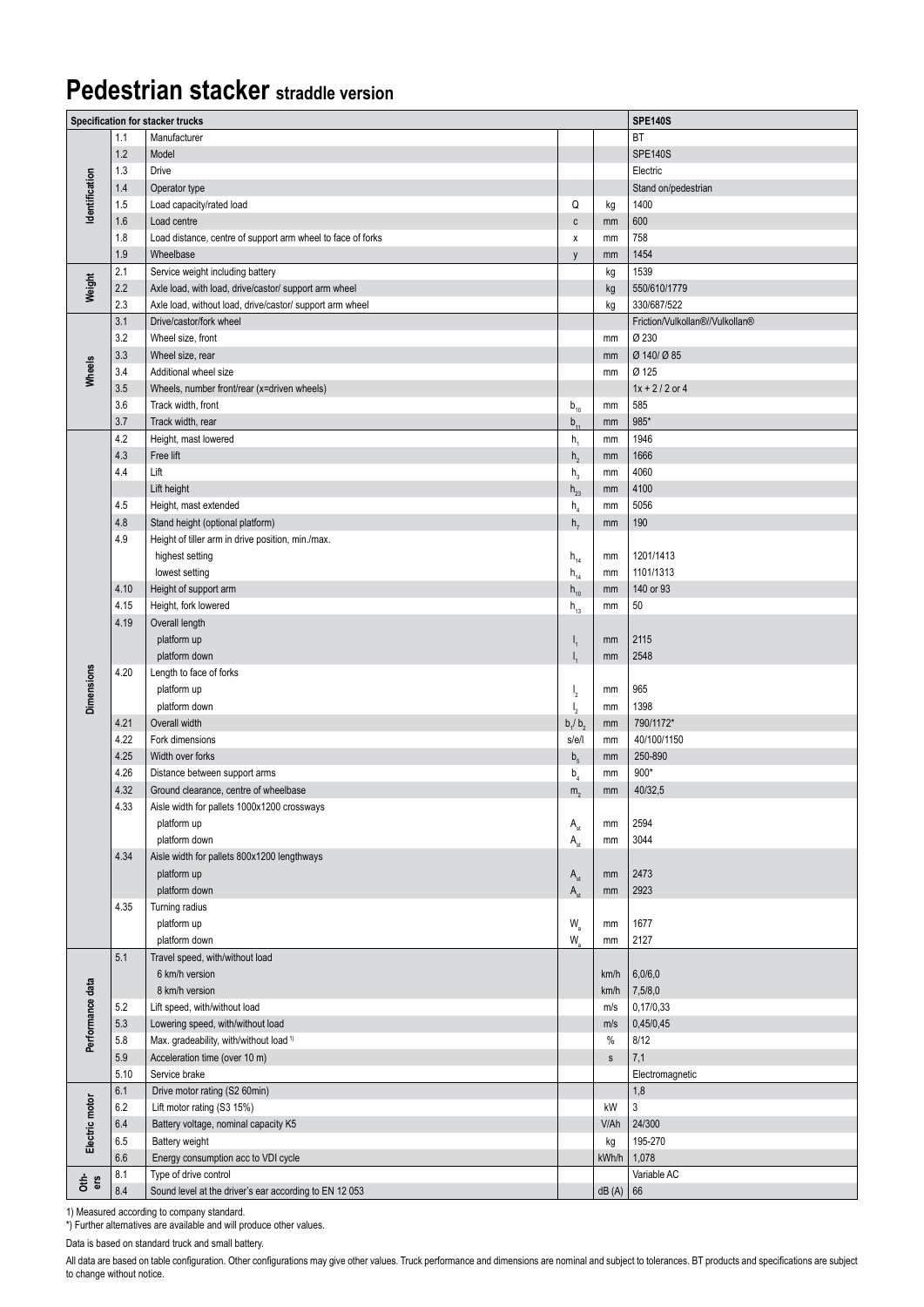# **Battery dependent dimensions**

|                   |                                                  |                 |      |         | <b>SPE140S</b> | <b>SPE140S with backrest</b> |         |  |  |  |
|-------------------|--------------------------------------------------|-----------------|------|---------|----------------|------------------------------|---------|--|--|--|
| <b>Dimensions</b> |                                                  | <b>Battery</b>  |      |         | Lift out       | Lift out                     |         |  |  |  |
|                   |                                                  |                 |      | S       |                | S                            |         |  |  |  |
| 1.9               | Wheelbase                                        | y               | mm   | 1454    | 1551           | 1454                         | 1551    |  |  |  |
| 4.19              | Overall length                                   |                 |      |         |                |                              |         |  |  |  |
|                   | platform up                                      |                 | mm   | 2115    | 2212           |                              |         |  |  |  |
|                   | platform down                                    |                 | mm   | 2548    | 2645           | 2562                         | 2659    |  |  |  |
| 4.20              | Length to face of forks                          |                 |      |         |                |                              |         |  |  |  |
|                   | platform up                                      |                 | mm   | 965     | 1062           |                              |         |  |  |  |
|                   | platform down                                    |                 | mm   | 1398    | 1495           | 1412                         | 1509    |  |  |  |
| 4.33              | Aisle width for pallets 1000x1200 crossways      |                 |      |         |                |                              |         |  |  |  |
|                   | platform up                                      | A <sub>st</sub> | mm   | 2594    | 2691           |                              |         |  |  |  |
|                   | platform down                                    | $A_{st}$        | mm   | 3044    | 3141           | 3219                         | 3316    |  |  |  |
| 4.34              | Aisle width for pallets 800x1200 lengthways      |                 |      |         |                |                              |         |  |  |  |
|                   | platform up                                      | A <sub>st</sub> | mm   | 2473    | 2570           |                              |         |  |  |  |
|                   | platform down                                    | A <sub>st</sub> | mm   | 2923    | 3020           | 3098                         | 3195    |  |  |  |
| 4.35              | Turning radius                                   |                 |      |         |                |                              |         |  |  |  |
|                   | platform up                                      | W <sub>a</sub>  | mm   | 1677    | 1774           |                              |         |  |  |  |
|                   | platform down                                    | $W_a$           | mm   | 2127    | 2224           | 2302                         | 2399    |  |  |  |
| 6.4               | Battery voltage, nominal capacity K <sub>5</sub> |                 | V/Ah | 24/300  | 24/500         | 24/300                       | 24/500  |  |  |  |
| 6.5               | Battery weight, min.-max.                        |                 | kg   | 195-270 | 345-403        | 195-270                      | 345-403 |  |  |  |

## **Mast dimensions**

| Mast              |          |                                   |    | <b>Duplex Tele Panoramic View</b> |      |      |      | <b>Duplex HiLo</b> |                 |      |      |      | Triplex HiLo |      |      |      |      |      |      |       |
|-------------------|----------|-----------------------------------|----|-----------------------------------|------|------|------|--------------------|-----------------|------|------|------|--------------|------|------|------|------|------|------|-------|
| o.<br>c<br>ш<br>ø | $n_{23}$ | Lift height $(h, +h)$             | mm | 2300                              | 2750 | 3250 | 3650 | 4100               | 2300            | 2450 | 2750 | 3250 | 3650         | 4100 | 3650 | 3900 | 4100 | 4450 | 4750 | 5350  |
|                   | n.       | <sup>I</sup> Lift                 | mm | 2260                              | 2710 | 3210 | 3610 | 4060               | 2260            | 2410 | 2710 | 3210 | 3610         | 4060 | 3610 | 3860 | 4060 | 4410 | 4710 | 5310  |
|                   | h.       | Height, mast lowered              | mm | 1652                              | 1877 | 2127 | 2327 | 2552               | 1652            | 1727 | 187  | 212. | 2327         | 2552 | 1796 | 1879 | 1946 | 2062 | 2162 | 2362. |
|                   | 'h.      | Free lift, ground to top of forks | mm |                                   |      |      |      |                    | 35 <sub>4</sub> | 430  | 1580 | 1830 | 2030         | 2254 | 1516 | 1598 | 1666 | 1782 | 1882 | 2082  |
|                   | h        | Height, mast extended             | mm | 2892                              | 3342 | 3842 | 4242 | 4692               | 289             | 304  | 334  | 384  | 4241         | 469  | 4218 | 4467 | 4668 | 5016 | 5316 | 5916  |